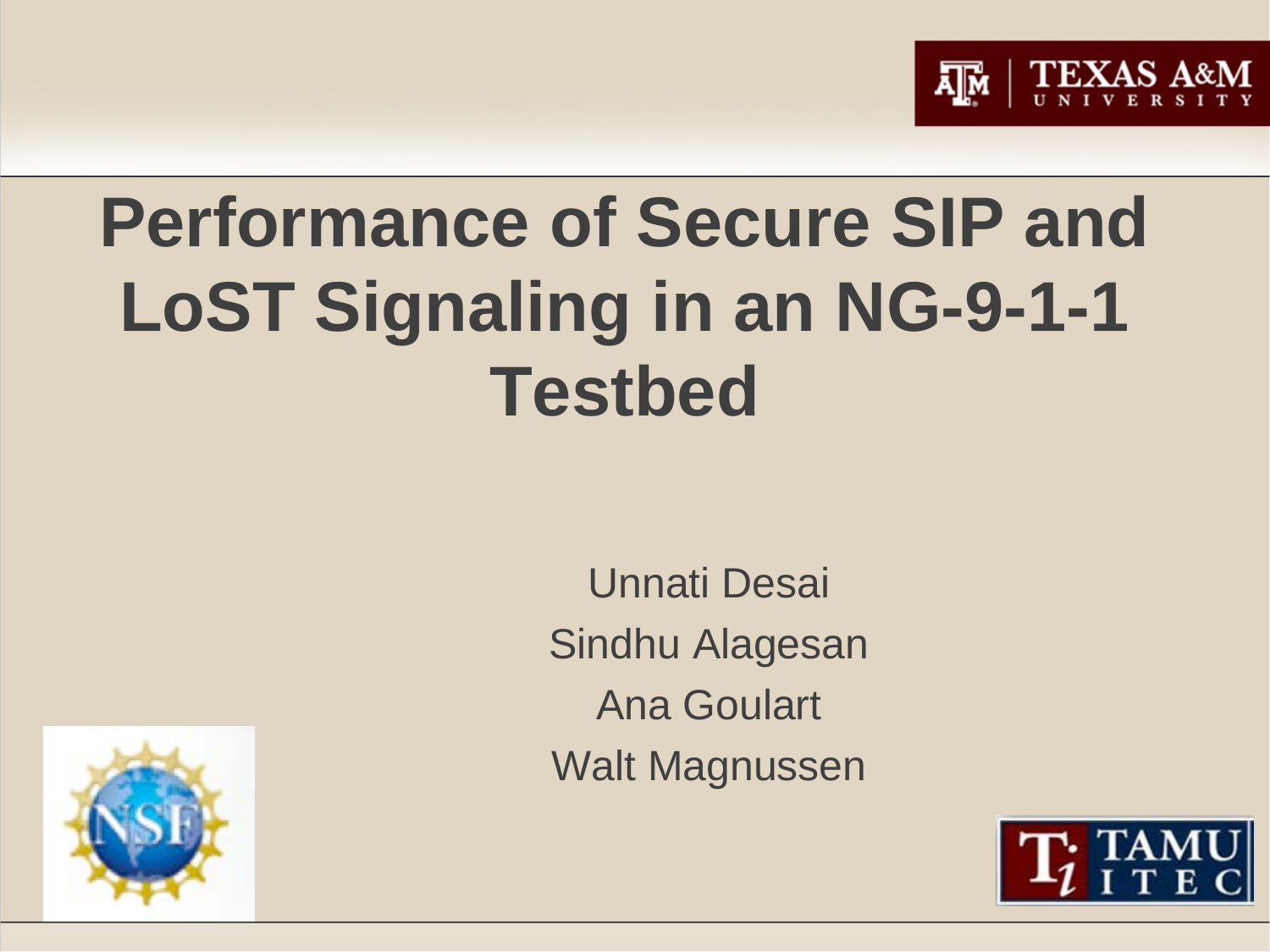## **What is NG-9-1-1?**

….a new architecture to support IP-based citizen-to-authority emergency communication system



Verizon Selects TCS to Provide National 9-1-1 Texting Gateway (5/4/12)

Text Messages

Ā∥Ñ

Sending Pictures,

Video



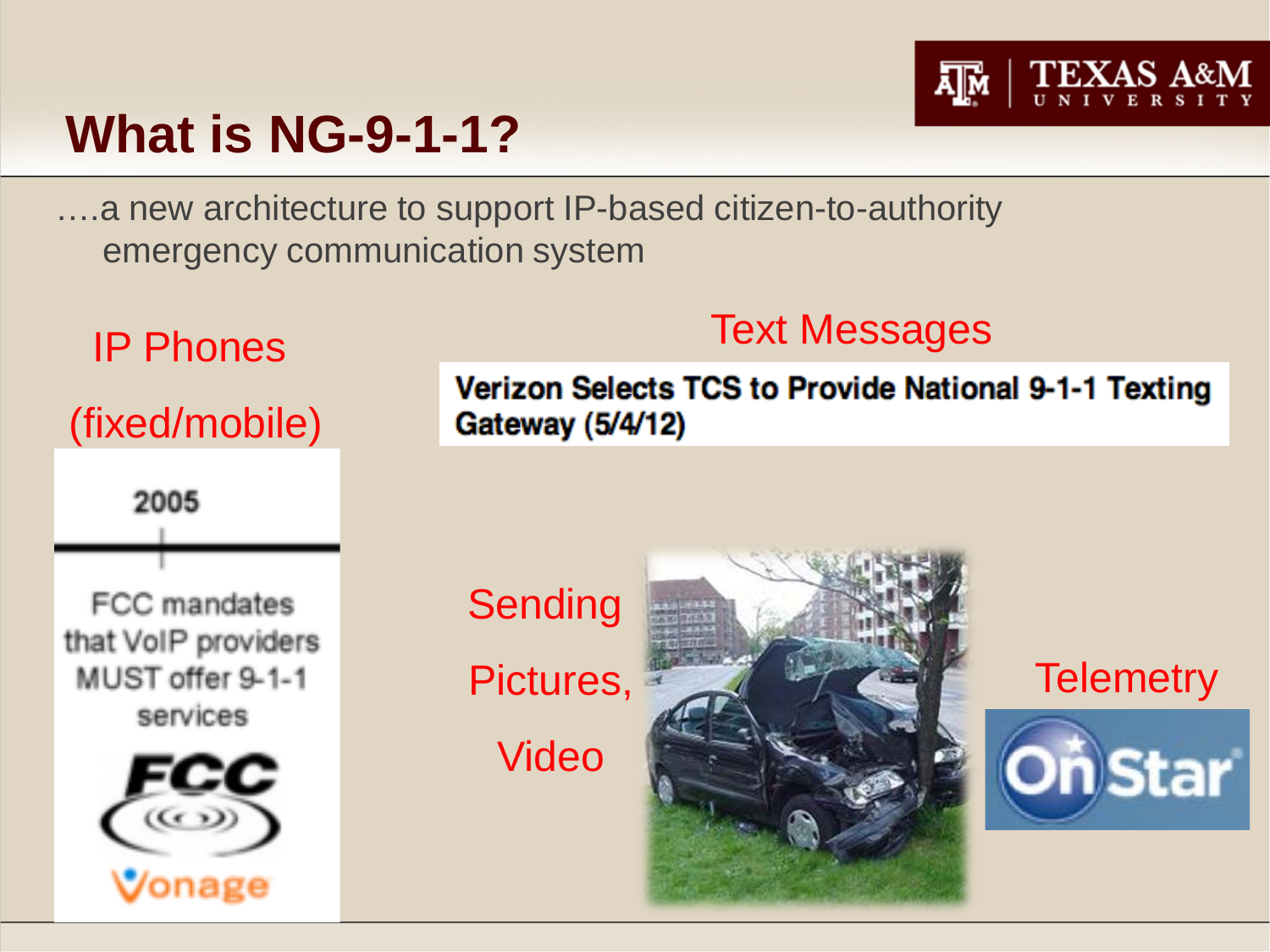



Typical security threats, according to the VoIP Security Alliance (VoIPSA):

- Social threats, such as viruses and misconfigurations,
- Eavesdropping,
- Denial of service attacks,
- Service abuse threats such as toll fraud,
- Physical access threats,
- Interruption of services threats.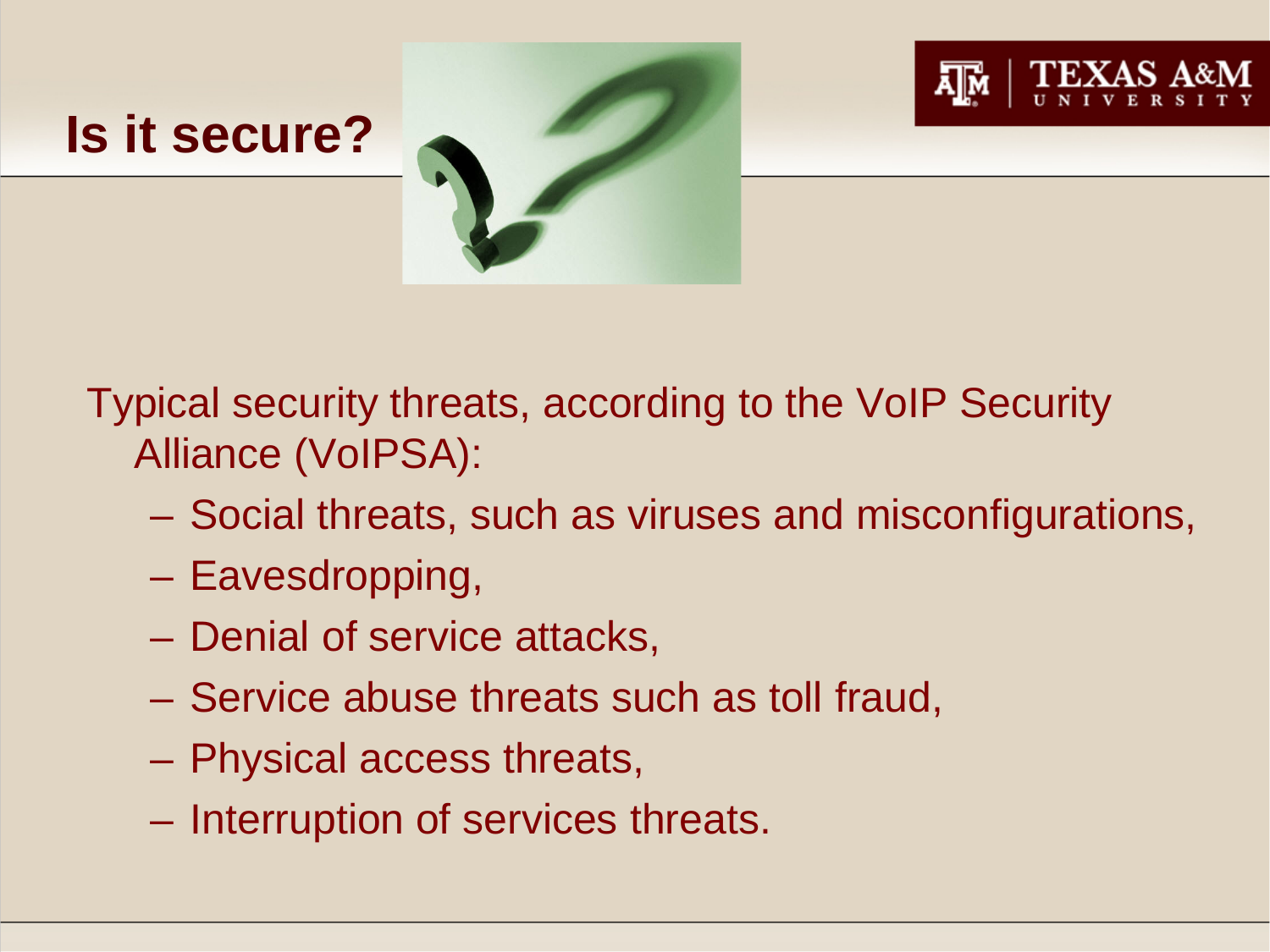# **IETF - ECRIT Working Group requirements**

Best Current Practices for Communications Services in Support of Emergency Calling (draft-ietf-ecrit-phonebcp-17) recommends:

*"Either TLS or IPsec MUST be used when attempting to signal an emergency call. If TLS session establishment is not available, or fails, the call MUST be retried without TLS."*

 *"Either TLS or IPSEC MUST be used to protect the location".*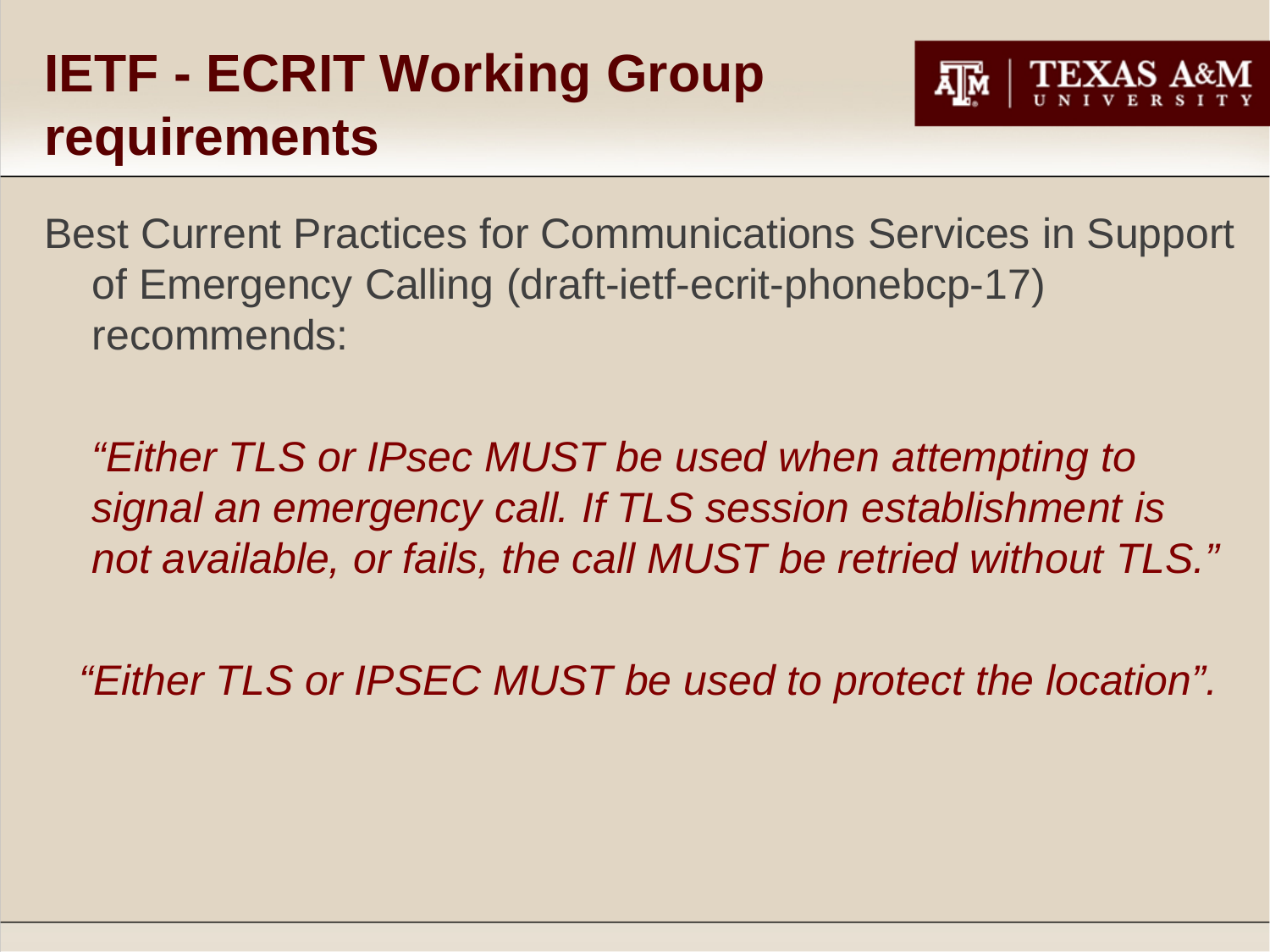

## **NENA Requirements**

National Emergency Number Association (NENA):

*" …emergency calls require a high degree of expediency in answering" (< 3sec)*

Our Goal: To identify the main contributors to the call setup delay and evaluate the impact of security protocols, for IPbased emergency calls.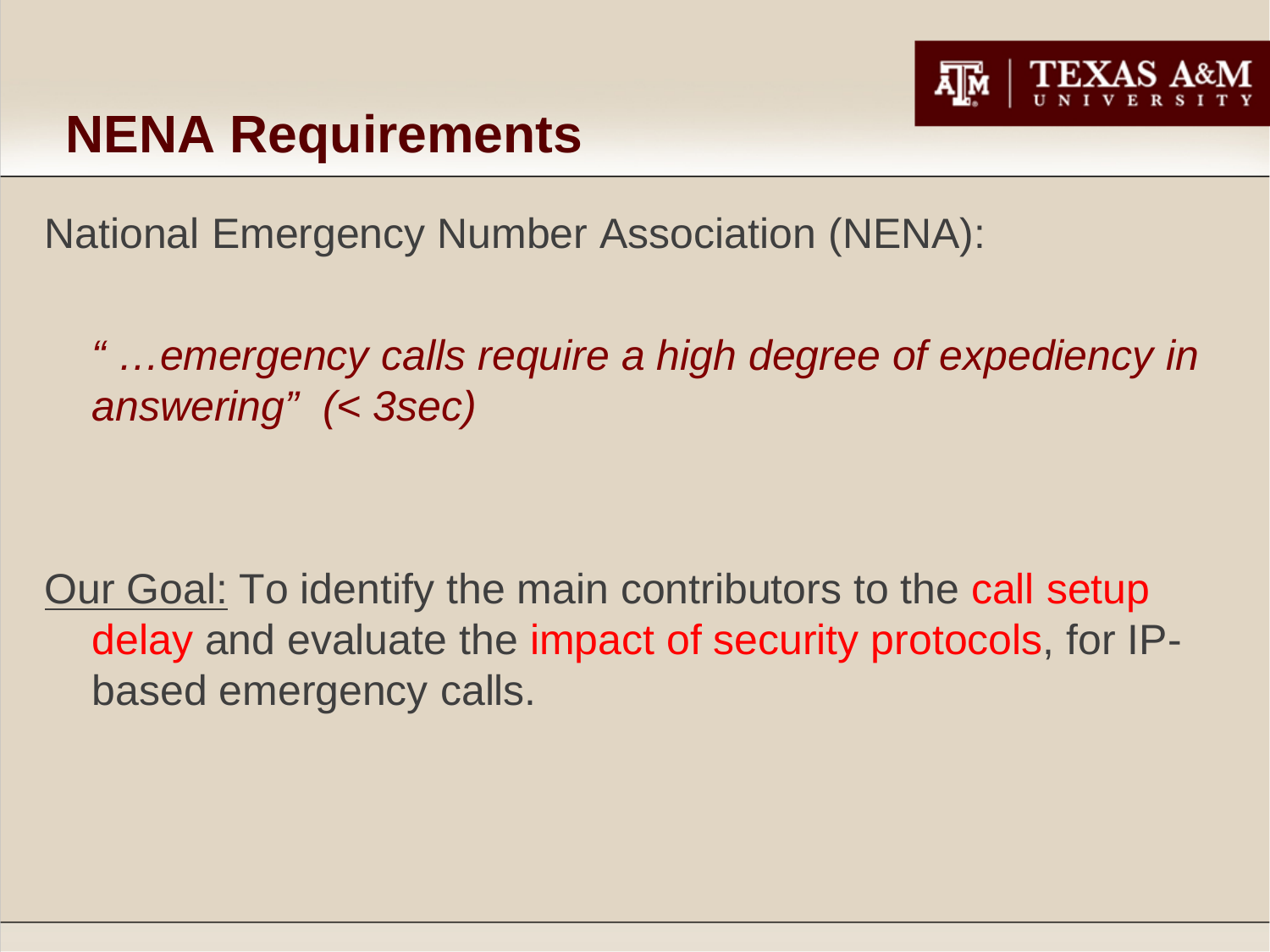

# **NG-9-1-1 Signaling – SIP and LoST**

"Security mechanisms have a greater impact on call setup signaling than on voice quality."

SIP = Session Initiation Protocol

LoST = Location to Service Translation Protocol

NG-9-1-1 architecture's building blocks:

- emergency call identification (SIP)
- location determination
- location delivery (SIP)
- call routing (SIP and LoST)

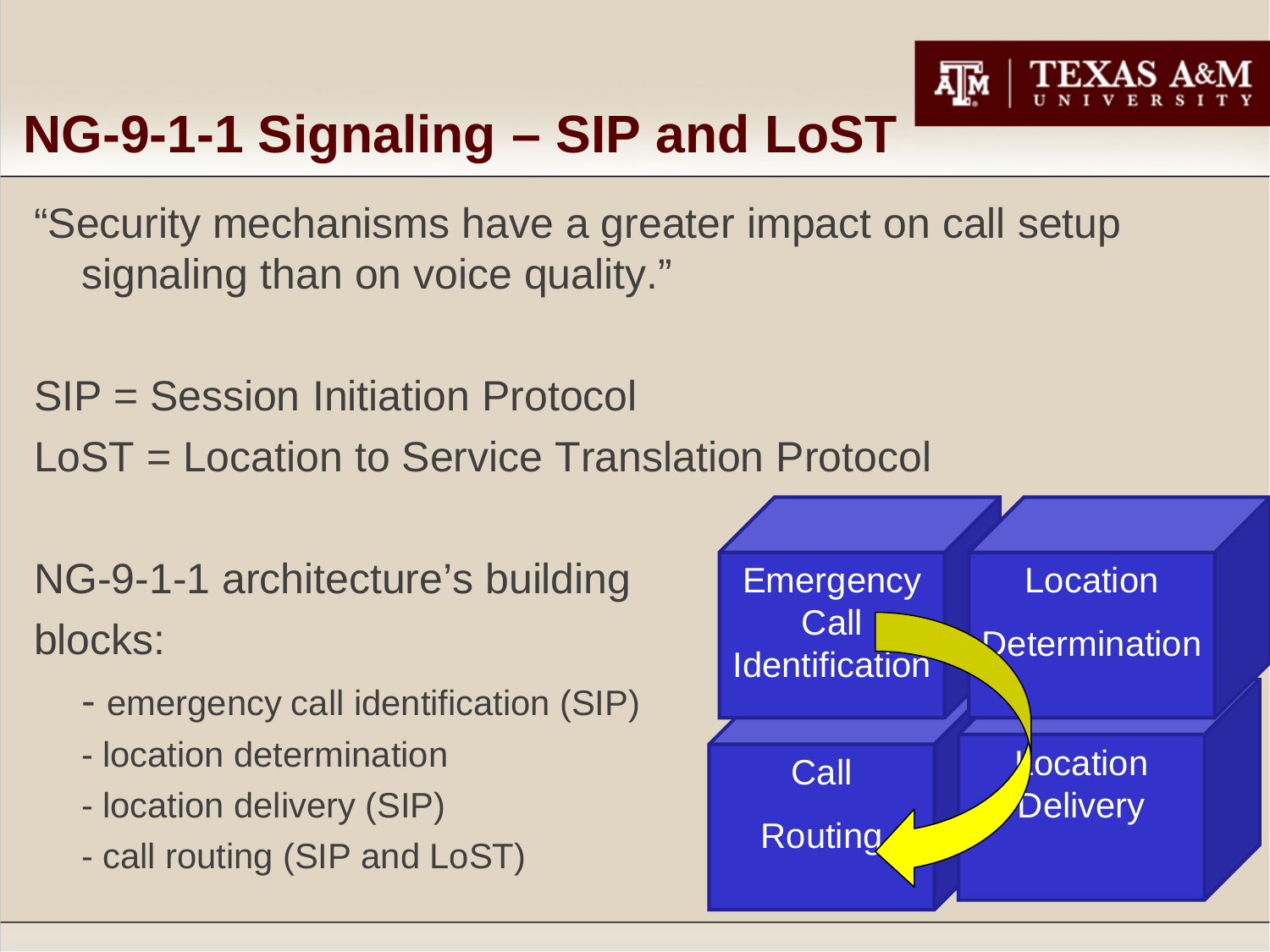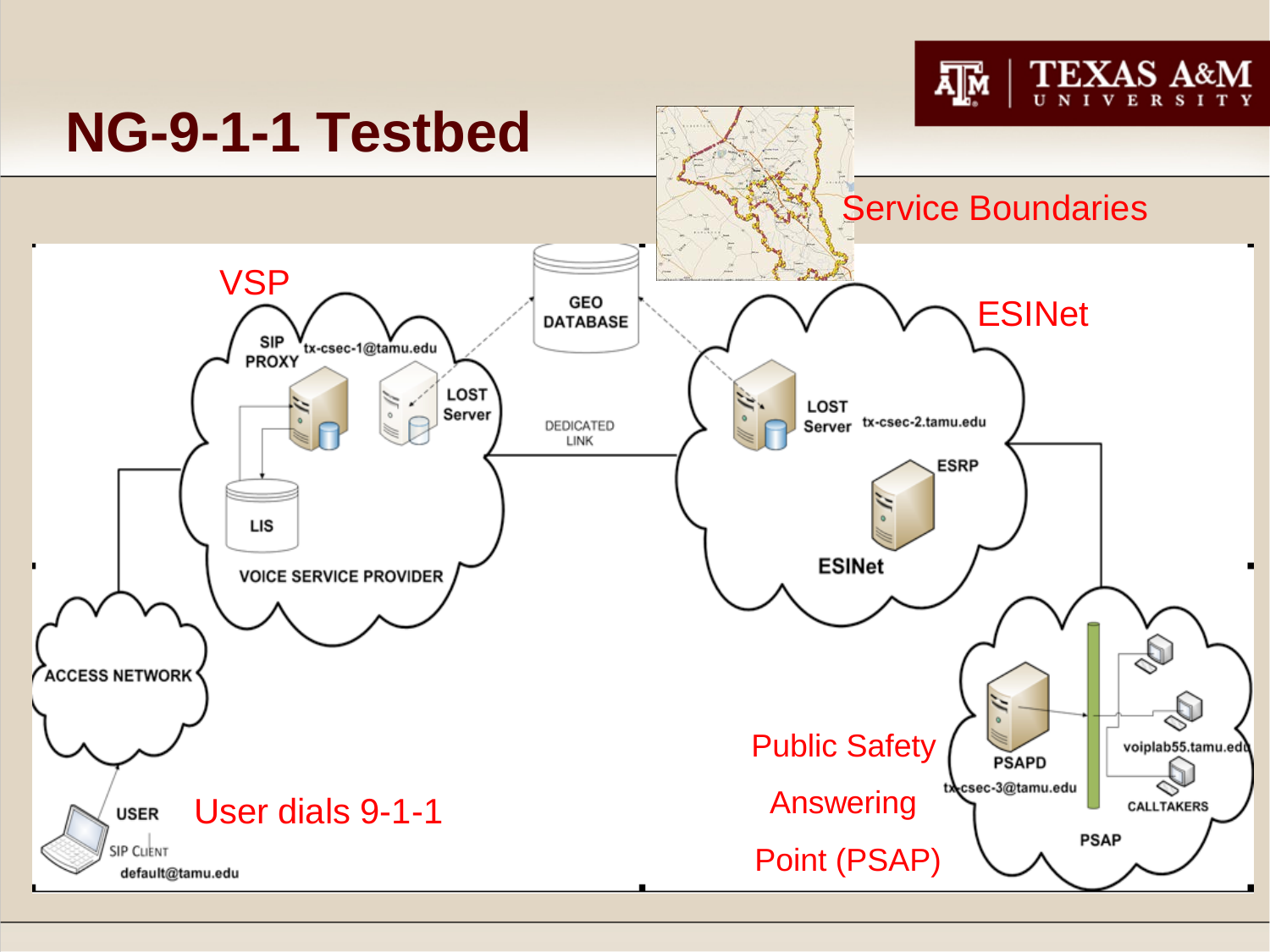## **Test scenarios – Client queries LoST x VSP queries LoST**



**TABLE I** TEST SCENARIOS WITH CLIENT MAKING THE LOST QUERY.

|               |      |       | л | 2 | 3           | 4 | 5           | 6 | 7                                              | 8             | 9 | 10   |       |    |    |             |    |    |    |    |    |
|---------------|------|-------|---|---|-------------|---|-------------|---|------------------------------------------------|---------------|---|------|-------|----|----|-------------|----|----|----|----|----|
| <b>Client</b> | sip  | tcp   | X | x | x           | X |             |   |                                                |               |   |      |       |    |    |             |    |    |    |    |    |
|               |      | tls   |   |   |             |   | X           | x | <b>TABLE II</b>                                |               |   |      |       |    |    |             |    |    |    |    |    |
|               | lost | http  | Х | x | х           | х | X           | x | TEST SCENARIOS WITH VSP MAKING THE LOST QUERY. |               |   |      |       |    |    |             |    |    |    |    |    |
| <b>VSP</b>    | sip  | tcp   | X | х | $\mathbf x$ | x | $\mathbf x$ | x |                                                |               |   |      |       | 11 | 12 | 13          | 14 | 15 | 16 | 17 | 18 |
| <b>Proxy</b>  |      | tls   |   |   |             |   |             |   |                                                |               |   |      |       |    |    |             |    |    |    |    |    |
|               |      |       |   |   |             |   |             |   |                                                | <b>Client</b> |   | sip  | tcp   | X  | X  | x           | х  |    |    |    |    |
|               |      | ipsec |   |   | х           | x | X           | x |                                                |               |   |      | tls   |    |    |             |    | X  | Х  | x  | х  |
| <b>ESRP</b>   | sip  | tcp   | х | х | х           | X | X           | х |                                                |               |   |      |       |    |    |             |    |    |    |    |    |
|               |      | tls   |   |   |             |   |             |   |                                                | <b>VSP</b>    |   | sip  | tcp   | X  | X  | X           | х  |    |    |    |    |
|               |      |       |   |   |             |   |             |   |                                                | <b>Proxy</b>  |   |      | tls   |    |    |             |    | x  | х  | X  | x  |
|               |      | ipsec |   |   | х           | x | X           | x |                                                |               |   |      |       |    |    |             |    |    |    |    |    |
|               | lost | http  | Х |   | х           |   | x           |   |                                                |               |   |      | ipsec |    |    | x           | x  | x  | х  |    |    |
|               |      | https |   | X |             | x |             | x |                                                |               |   | lost | http  | X  |    | $\mathbf x$ |    | x  |    | x  |    |
|               |      |       |   |   |             |   |             |   |                                                |               |   |      | https |    | x  |             | X  |    | Х  |    | X  |

**ESRP** 

sip

lost

tcp

tls

ipsec

http

https

X

X

x

x

x

x

x

x

x

x

x

X

X

х

x

X

X

X

x

x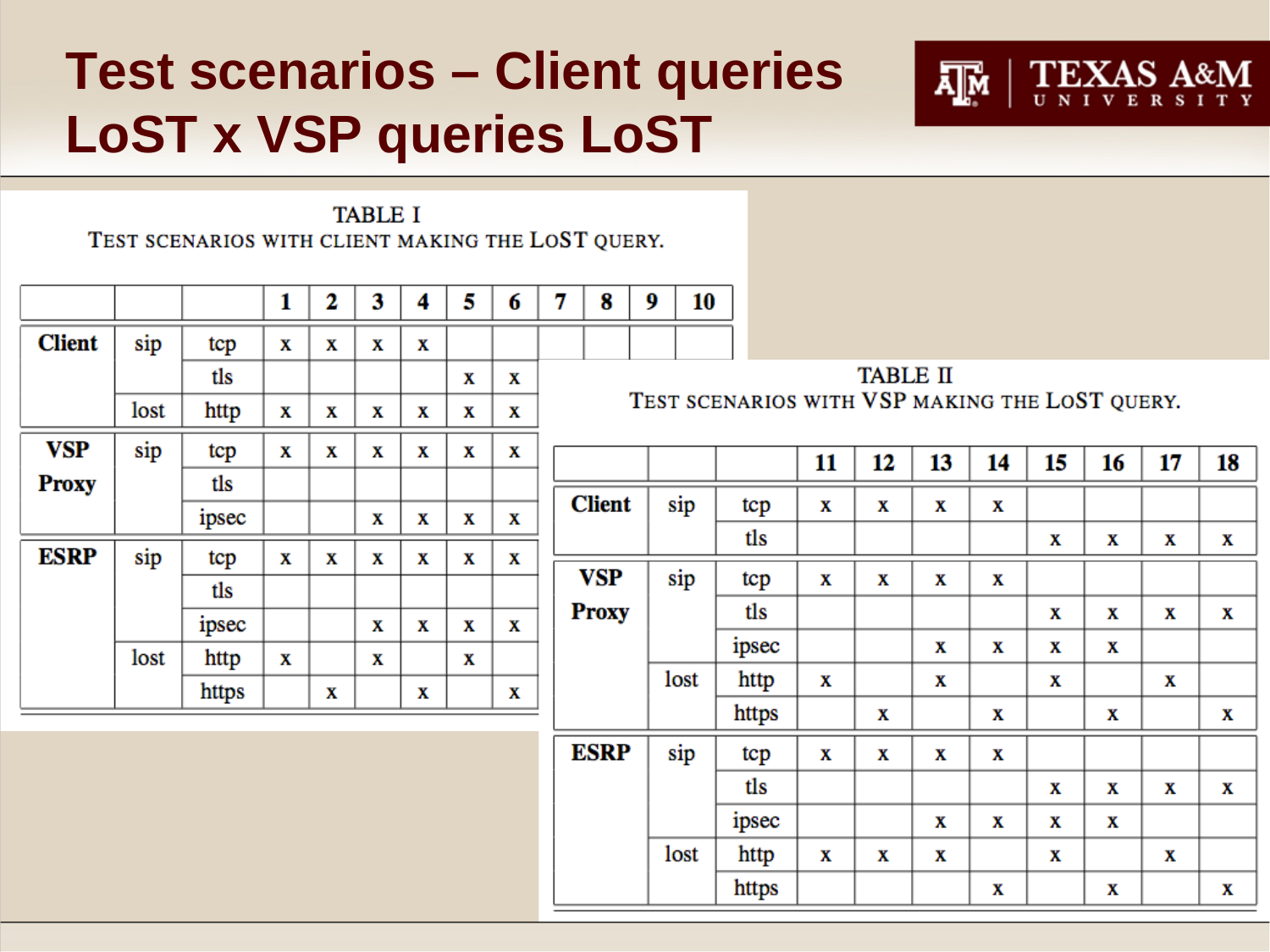

#### **Comparing different scenarios**

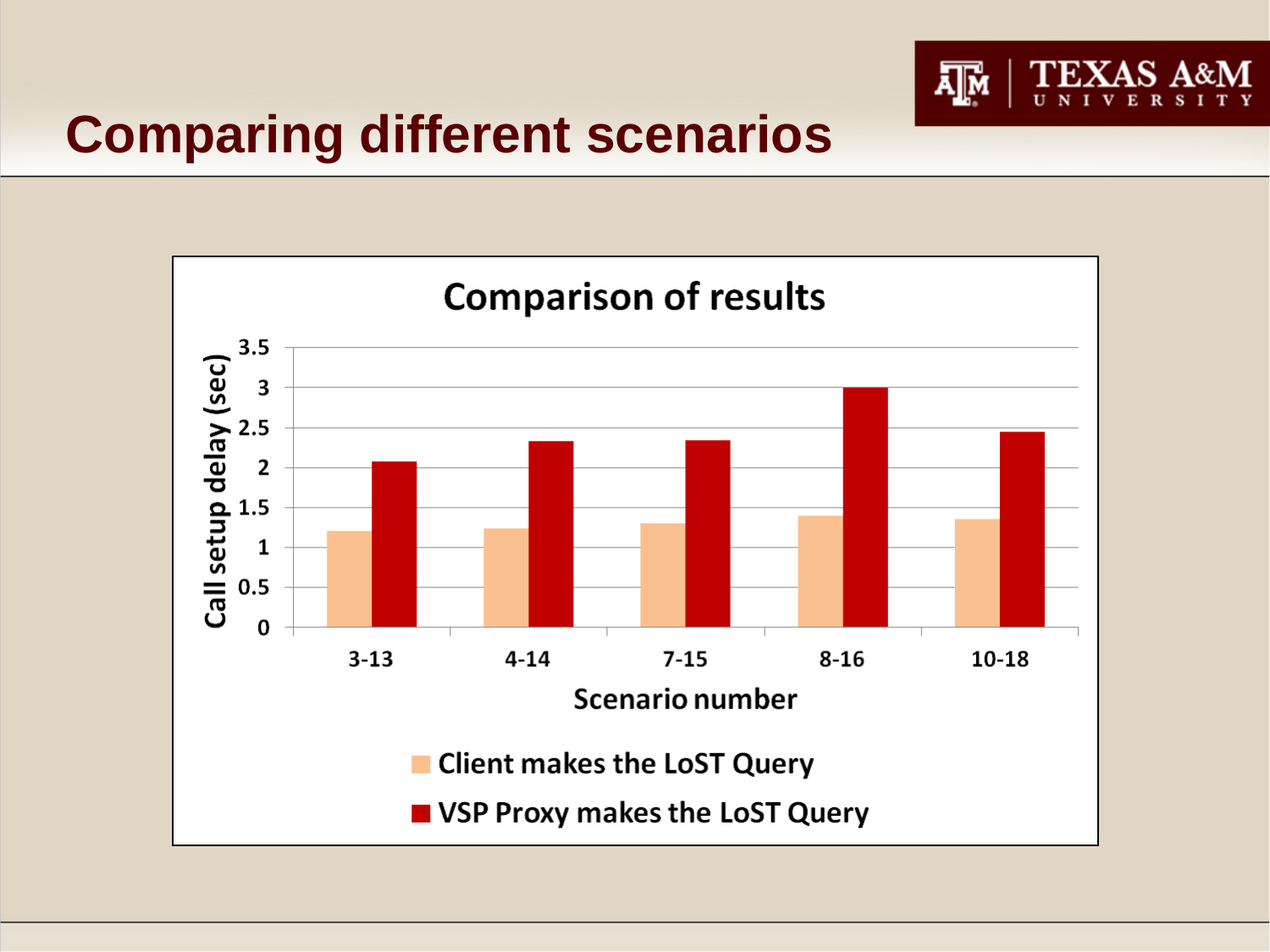

#### **Call setup delay components**

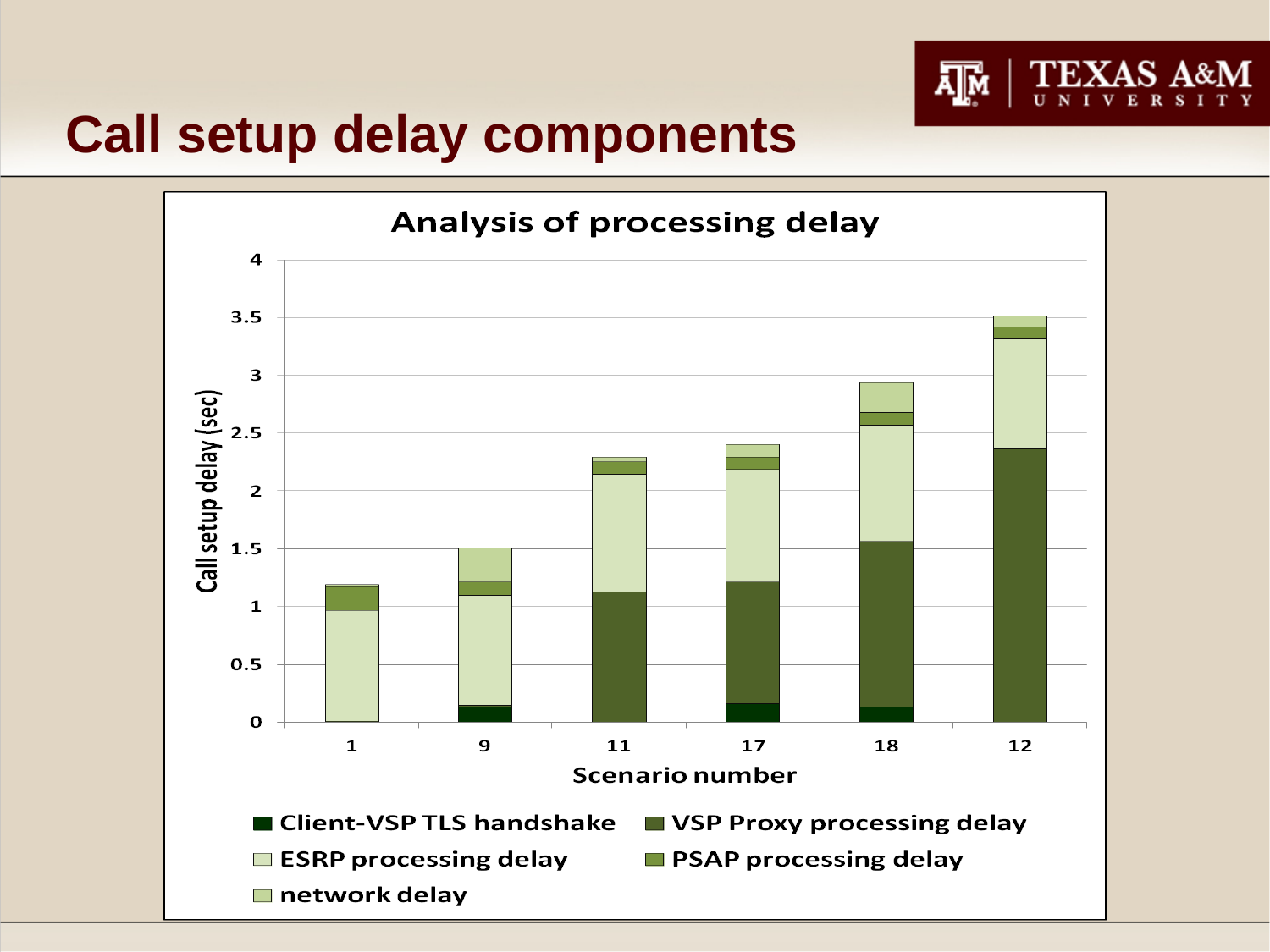

#### **Call setup delay components**

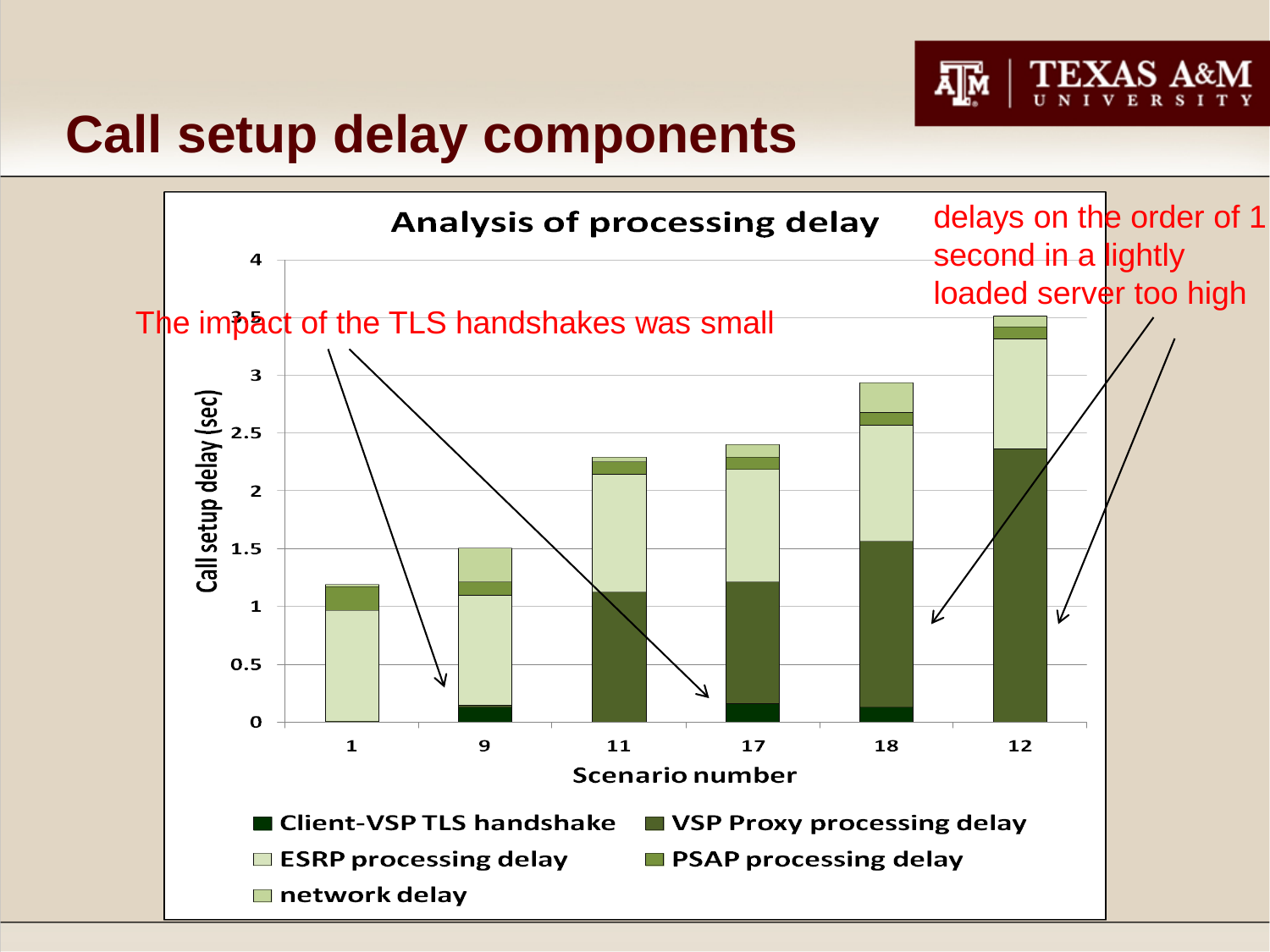# **New Results with Reduced Processing Delays**





Д™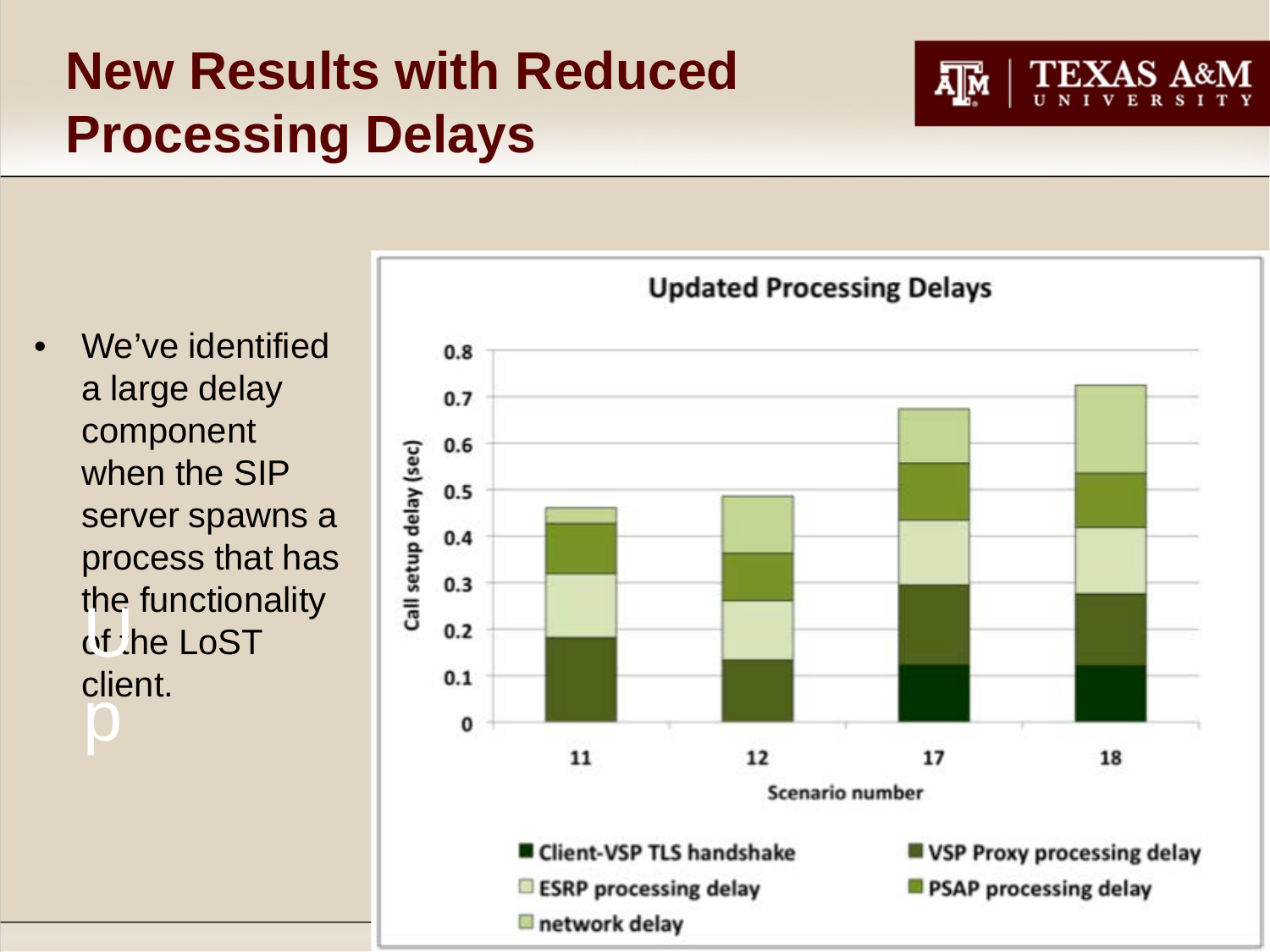

#### **Lessons Learned**

- Performance is better when:
	- when the client provides the routing information (client makes the LoST query)
	- SIP server and LoST client work well together
- Impact of security on our testbed:
	- the TLS handshakes consist of approximately 20 percent of the call setup delay.
	- call setup delay increase can be as high as 56 percent when comparing with a scenario with no security at all.
- On-going work:
	- Testing persistent TLS Sessions
	- Integrating our testbed with IIT's NG-9-1-1 testbed to benchmark our performance results